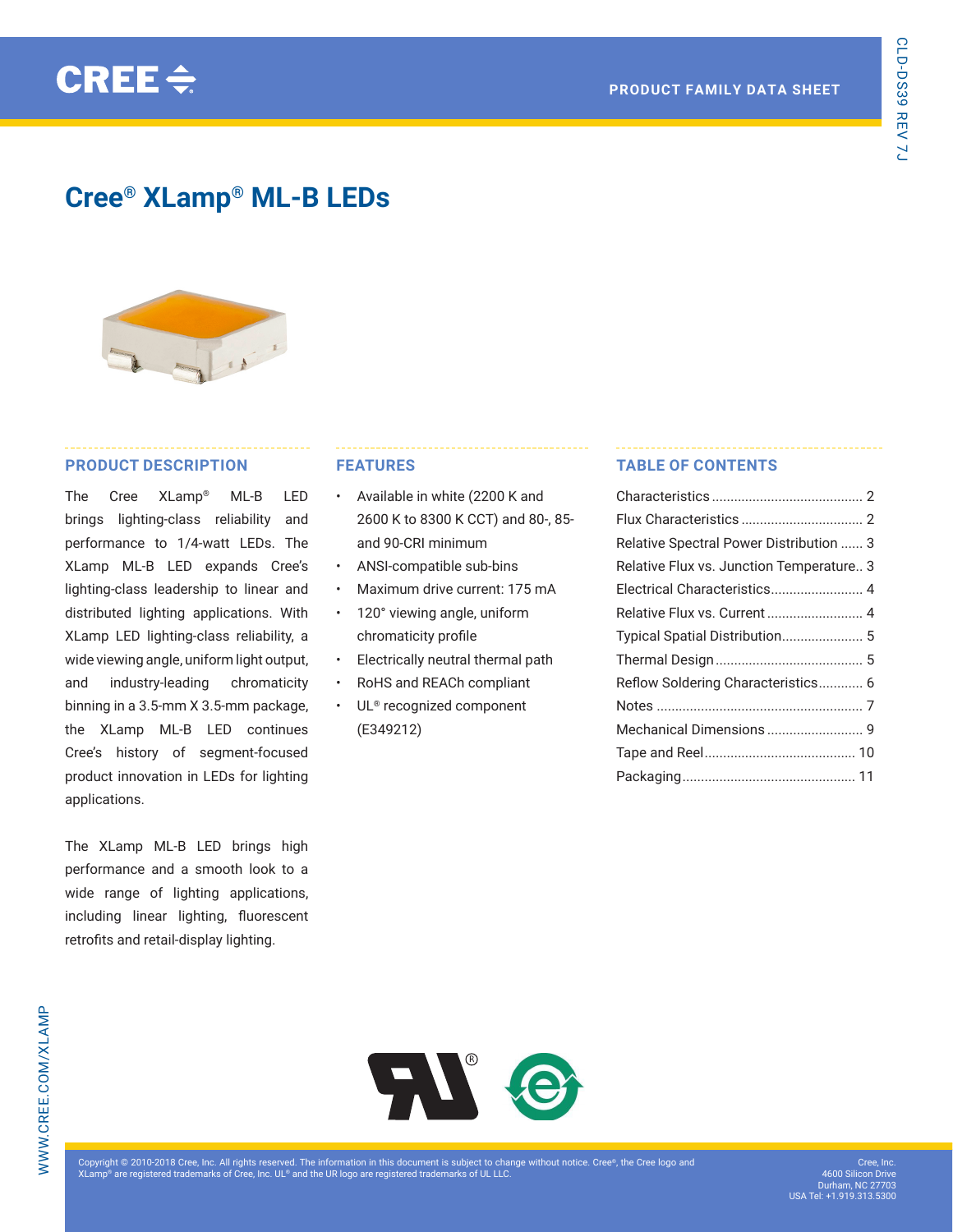# <span id="page-1-0"></span>**CHARACTERISTICS**

| <b>Characteristics</b>                       | <b>Unit</b>                          | <b>Minimum</b> | <b>Typical</b> | <b>Maximum</b> |
|----------------------------------------------|--------------------------------------|----------------|----------------|----------------|
| Thermal resistance, junction to solder point | °C/W                                 |                | 25             |                |
| Viewing angle (FWHM)                         | degrees                              |                | 120            |                |
| Temperature coefficient of voltage           | $mV$ <sup><math>\circ</math></sup> C |                | $-3.5$         |                |
| ESD classification (HBM per Mil-Std-883D)    |                                      |                | Class 2        |                |
| DC forward current                           | m <sub>A</sub>                       |                |                | 175            |
| Reverse voltage                              | $\overline{V}$                       |                |                | 5              |
| Forward voltage (@ 80 mA)                    | $\vee$                               |                | 3.3            | 3.5            |
| LED junction temperature                     | °С                                   |                |                | 150            |

# **FLUX CHARACTERISTICS (T<sub>1</sub> = 25 °C)**

The following table provides several base order codes for XLamp ML-B LEDs. It is important to note that the base order codes listed here are a subset of the total available order codes for the product family. For more order codes, as well as a complete description of the ordercode nomenclature, please consult the XLamp ML LED Family Binning and Labeling document.

| Color             | <b>CCT Range</b> |        | <b>Minimum Luminous Flux</b><br>$(lm)$ @ 80 mA |           | <b>Order Code</b>     |  |
|-------------------|------------------|--------|------------------------------------------------|-----------|-----------------------|--|
|                   | Min.             | Max.   | Group                                          | Flux (Im) |                       |  |
| Cool White        | 4500 K           | 8300 K | J <sub>0</sub>                                 | 23.5      | MLBAWT-A1-0000-000W51 |  |
| <b>Warm White</b> | 3700 K           | 4300 K | J <sub>0</sub>                                 | 23.5      | MLBAWT-A1-0000-000WE5 |  |
|                   |                  |        | H <sub>0</sub>                                 | 18.1      | MLBAWT-A1-0000-000VE5 |  |
|                   | 2800 K           | 3200 K | J <sub>0</sub>                                 | 23.5      | MLBAWT-A1-0000-000WE7 |  |
|                   |                  |        | H <sub>0</sub>                                 | 18.1      | MLBAWT-A1-0000-000VE7 |  |
|                   | 2000 K           | 2400 K | G <sub>0</sub>                                 | 13.9      | MLBAWT-A1-0000-000UEA |  |
| $80-CRI$          | 3700 K           | 4300 K | H <sub>0</sub>                                 | 18.1      | MLBAWT-H1-0000-000VE5 |  |
| Warm White        | 2800 K           | 3200 K | H <sub>0</sub>                                 | 18.1      | MLBAWT-H1-0000-000VE7 |  |
| 85-CRI Warm       | 3700 K           | 4300 K | H <sub>0</sub>                                 | 181       | MLBAWT-P1-0000-000VE5 |  |
| White             | 2800 K           | 3200 K | H <sub>0</sub>                                 | 18.1      | MLBAWT-P1-0000-000VE7 |  |
| 90-CRI Warm       | 3700 K           | 4300 K | H <sub>0</sub>                                 | 18.1      | MLBAWT-U1-0000-000VE5 |  |
| White             | 2800 K           | 3200 K | H <sub>0</sub>                                 | 18.1      | MLBAWT-U1-0000-000VE7 |  |

### Notes:

- Cree maintains a tolerance of ±7% on flux measurements, ±0.005 on chromaticity (CCx, CCy) measurements and ±2% for CRI measurements. See the Measurements section [\(page 7](#page-6-1)).
- Typical CRI for Cool White  $(4300 K 8300 K CCT)$  is 75.
- Typical CRI for Warm White  $(2600 K 4300 K CCT)$  is 80.
- Minimum CRI for 80-CRI White is 80.
- Minimum CRI for 85-CRI White is 85.
- Minimum CRI for 90-CRI White is 90.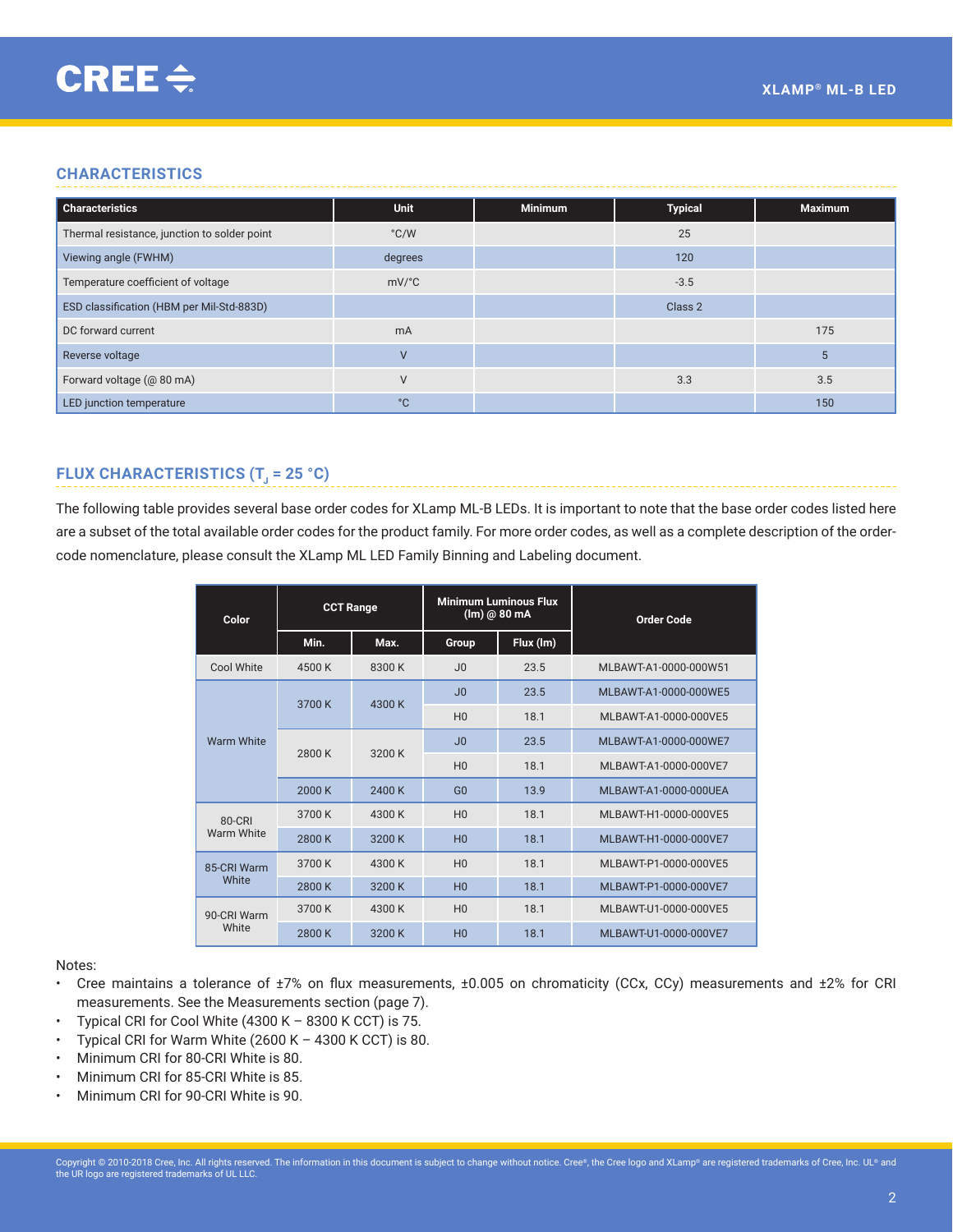# **RELATIVE SPECTRAL POWER DISTRIBUTION**



<span id="page-2-0"></span>**Relative Spectral Power** ML-B OK

# **RELATIVE FLUX VS. JUNCTION TEMPERATURE (I<sub>F</sub> = 80 mA)**



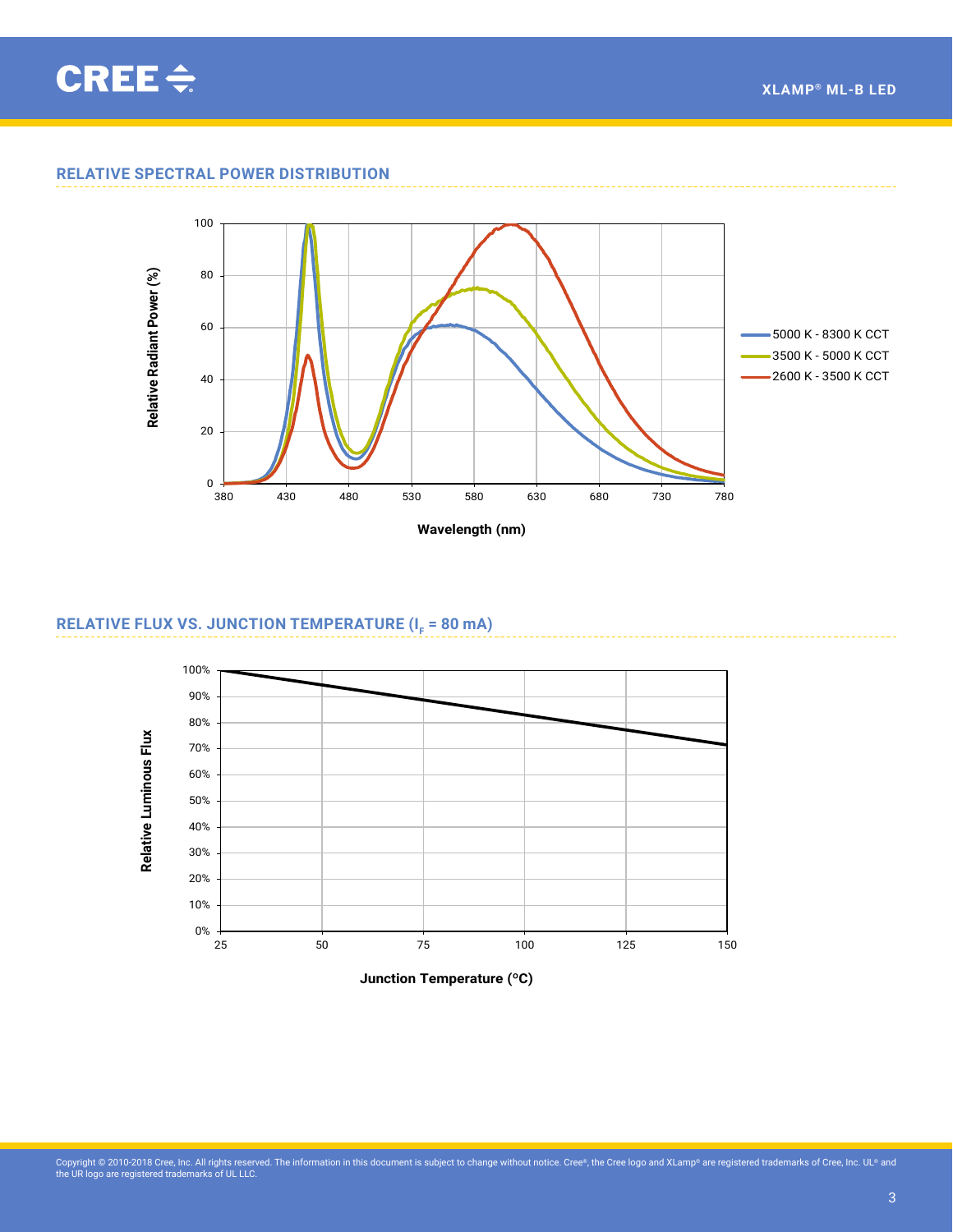<span id="page-3-0"></span>CREE $\div$ 

# **ELECTRICAL CHARACTERISTICS (T<sub>1</sub> = 25 °C)**



# **RELATIVE FLUX VS. CURRENT (T<sub>J</sub> = 25 °C)**

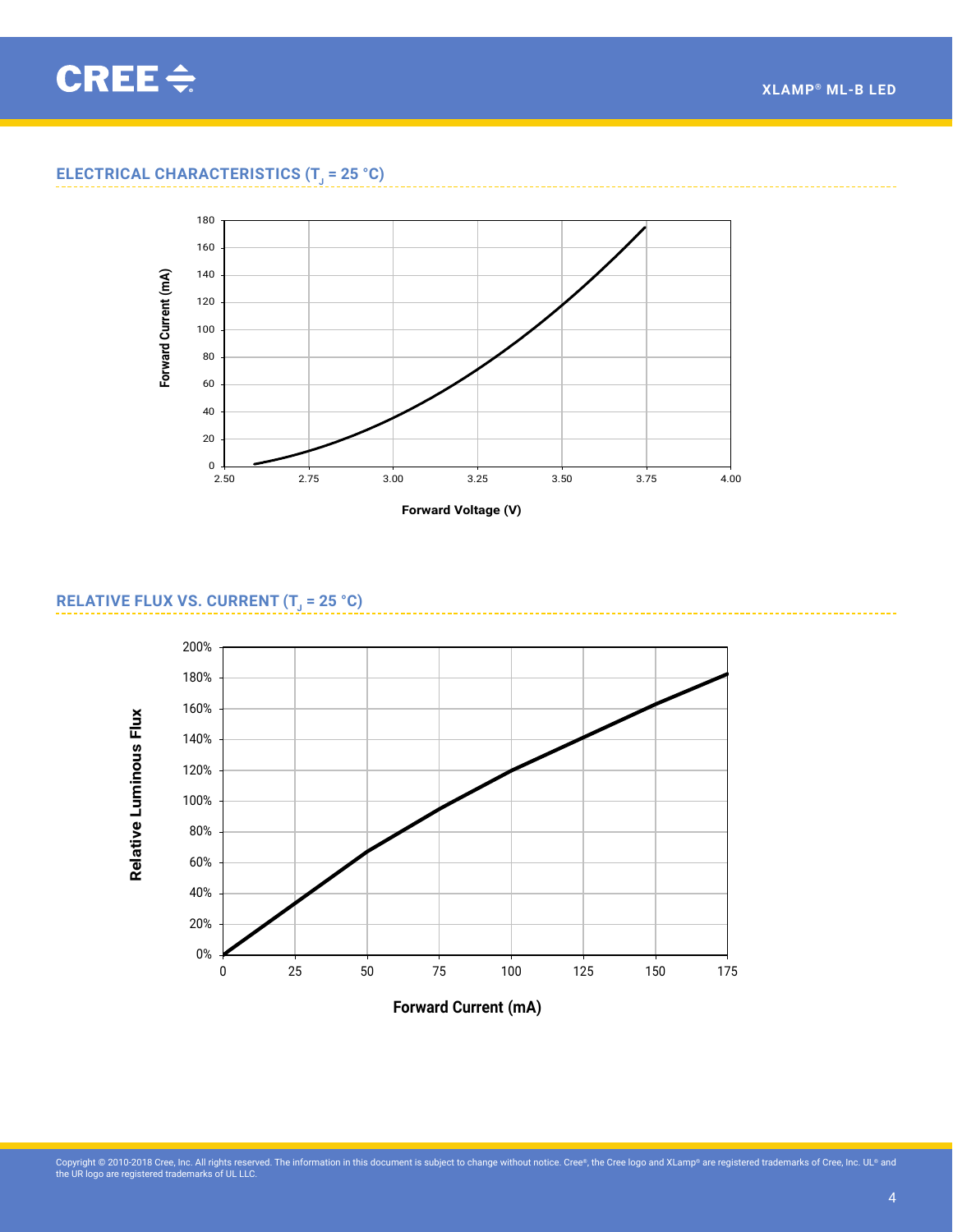<span id="page-4-0"></span>

# **TYPICAL SPATIAL DISTRIBUTION**

**Typical Spatial Radiation Pattern**



## **THERMAL DESIGN**

The maximum forward current is determined by the thermal resistance between the LED junction and ambient. It is crucial for the end product to be designed in a manner that minimizes the thermal resistance from the solder point to ambient in order to optimize lamp life **Thermal Design** and optical characteristics.

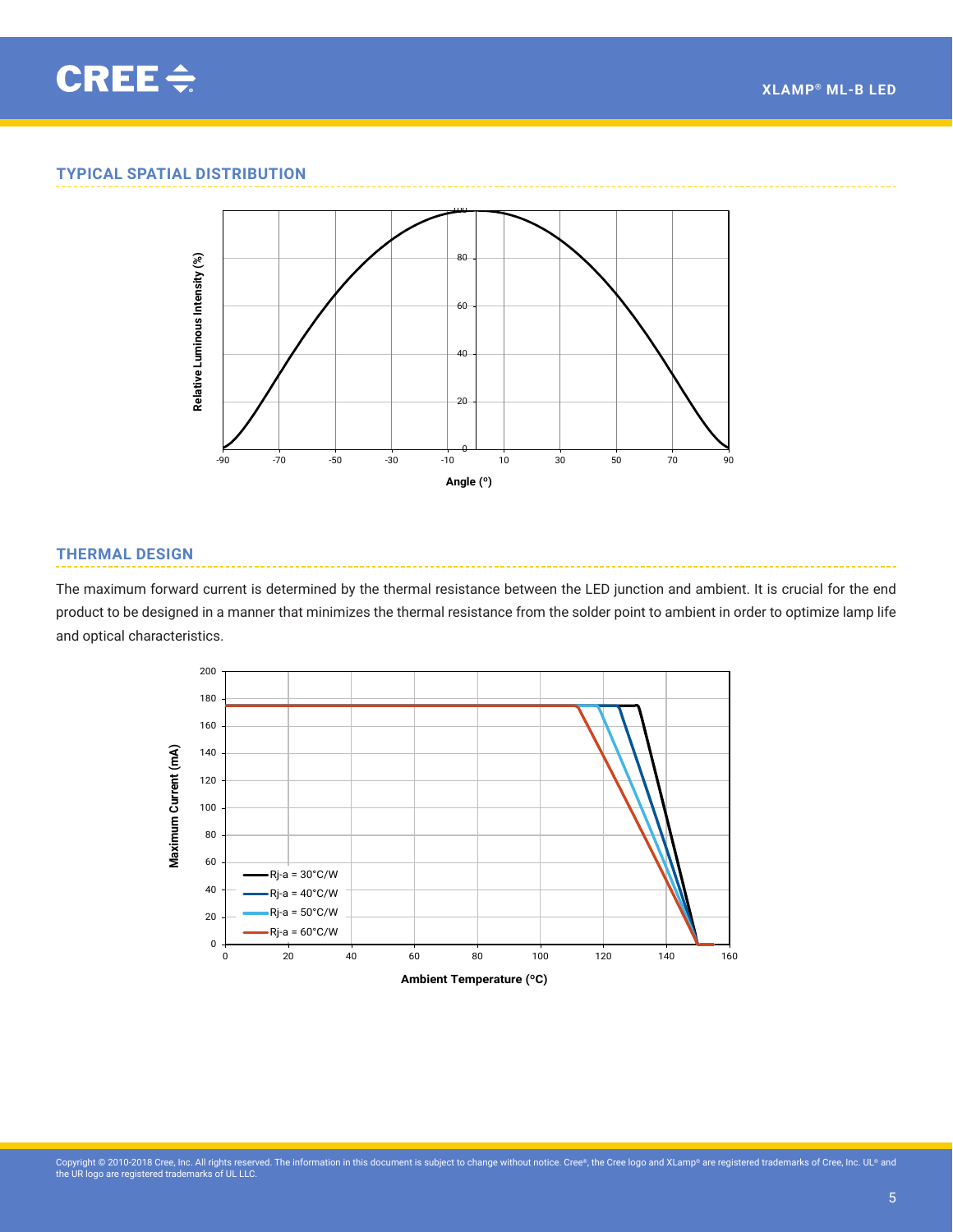# <span id="page-5-0"></span>**REFLOW SOLDERING CHARACTERISTICS**

In testing, Cree has found XLamp ML-B LEDs to be compatible with JEDEC J-STD-020C, using the parameters listed below. As a general guideline, Cree recommends that users follow the recommended soldering profile provided by the manufacturer of the solder paste used, and therefore it is the lamp or luminaire manufacturer's responsibility to determine applicable soldering requirements.

Note that this general guideline may not apply to all PCB designs and configurations of reflow soldering equipment.



| <b>Profile Feature</b>                           | <b>Lead-Free Solder</b> |
|--------------------------------------------------|-------------------------|
| Average Ramp-Up Rate (Ts <sub>max</sub> to Tp)   | 1.2 °C/second           |
| Preheat: Temperature Min (Ts)                    | 120 °C                  |
| Preheat: Temperature Max (Ts <sub>nov</sub> )    | 170 °C                  |
| Preheat: Time $(ts_{min}$ to $ts_{max}$ )        | 65-150 seconds          |
| Time Maintained Above: Temperature (T.)          | 217 °C                  |
| Time Maintained Above: Time (t,)                 | 45-90 seconds           |
| Peak/Classification Temperature (Tp)             | $235 - 245$ °C          |
| Time Within 5 °C of Actual Peak Temperature (tp) | 20-40 seconds           |
| Ramp-Down Rate                                   | $1 - 6 °C$ /second      |
| Time 25 °C to Peak Temperature                   | 4 minutes max.          |

Note: All temperatures refer to topside of the package, measured on the package body surface.

Note: While the high reflow temperatures (above) have been approved, Cree's best practice guideline for reflow is to use as low a temperature as possible during the reflow soldering process for these LEDs.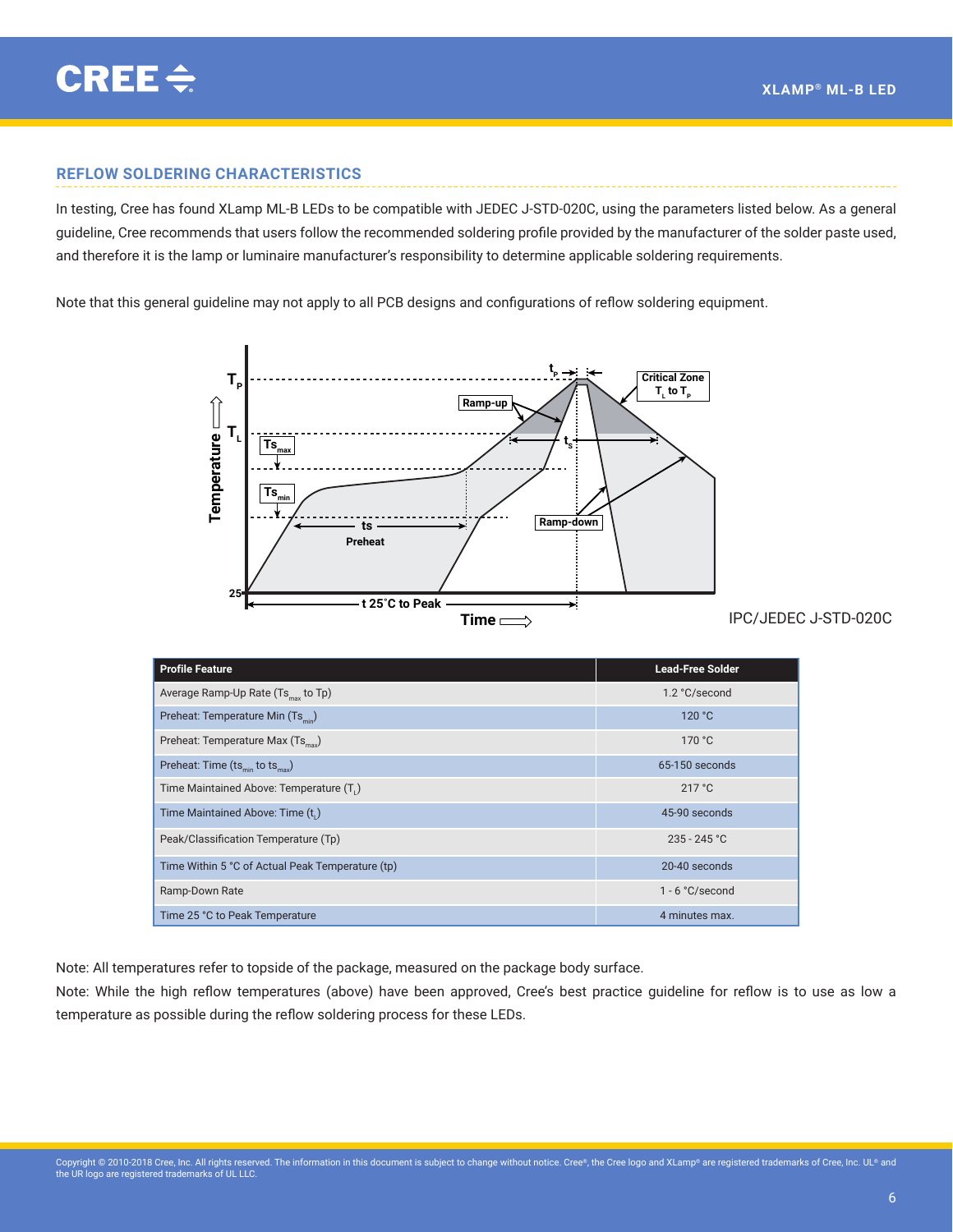## <span id="page-6-0"></span>**NOTES**

#### <span id="page-6-1"></span>**Measurements**

The luminous flux, radiant power, chromaticity, forward voltage and CRI measurements in this document are binning specifications only and solely represent product measurements as of the date of shipment. These measurements will change over time based on a number of factors that are not within Cree's control and are not intended or provided as operational specifications for the products. Calculated values are provided for informational purposes only and are not intended or provided as specifications.

## **Pre‑Release Qualification Testing**

Please read the [LED Reliability Overview](http://www.cree.com/led-components/media/documents/XLamp_Reliability.Rev2.pdf) for details of the qualification process Cree applies to ensure long-term reliability for XLamp LEDs and details of Cree's pre-release qualification testing for XLamp LEDs.

## **Lumen Maintenance**

Cree now uses standardized IES LM-80-08 and TM-21-11 methods for collecting long-term data and extrapolating LED lumen maintenance. For information on the specific LM-80 data sets available for this LED, refer to the public [LM-80 results document](http://www.cree.com/led-components/media/documents/LM80_Results.pdf).

Please read the [Long-Term Lumen Maintenance application note](http://www.cree.com/led-components/media/documents/XLamp_lumen_maintenance.pdf) for more details on Cree's lumen maintenance testing and forecasting. Please read the [Thermal Management application note](http://www.cree.com/led-components/media/documents/XLampThermalManagement.pdf) for details on how thermal design, ambient temperature, and drive current affect the LED junction temperature.

#### **Moisture Sensitivity**

Cree recommends keeping XLamp ML-B LEDs in the provided, resealable moisture-barrier packaging (MBP) until immediately prior to soldering. Unopened MBPs that contain XLamp LEDs do not need special storage for moisture sensitivity.

Once the MBP is opened, XLamp ML-B LEDs should be handled and stored as MSL 2a per JEDEC J-STD-033, meaning they have limited exposure time before damage to the LED may occur during the soldering operation. The table on the right specifies the maximum exposure time in days depending on temperature and humidity conditions. LEDs with exposure time longer than the specified maximums must be baked according to the baking conditions listed below.

| Temp.          | <b>Maximum Percent Relative Humidity</b> |                          |                          |     |               |     |     |
|----------------|------------------------------------------|--------------------------|--------------------------|-----|---------------|-----|-----|
|                | 30%                                      | 40%                      | 50%                      | 60% | 70%           | 80% | 90% |
| 35 °C          | -                                        | $\overline{\phantom{0}}$ | $\overline{a}$           | 17  |               | .5  | .5  |
| 30 °C          | ۰                                        | -                        | ٠                        | 28  |               |     |     |
| $25^{\circ}$ C | -                                        |                          | $\overline{\phantom{a}}$ | ۰   | 2             |     |     |
| 20 °C          | -                                        | -                        | $\overline{\phantom{a}}$ | -   | $\mathcal{P}$ |     |     |

#### **Baking Conditions**

It is not necessary to bake all XLamp ML-B LEDs. Only the LEDs that meet all of the following criteria must be baked:

- 1. LEDs that have been removed from the original MBP.
- 2. LEDs that have been exposed to a humid environment longer than listed in the Moisture Sensitivity section above.
- 3. LEDs that have not been soldered.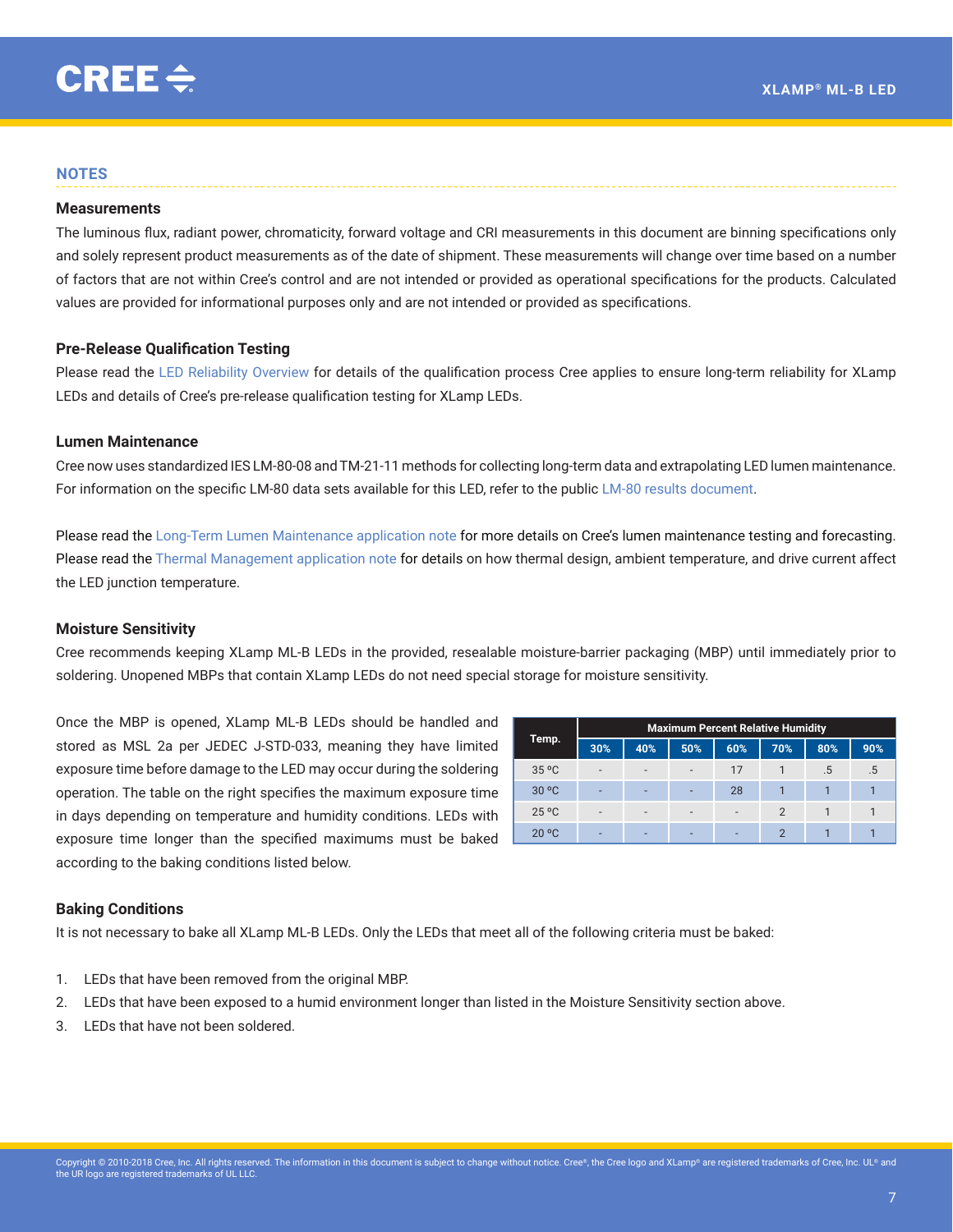## **NOTES - CONTINUED**

LEDs should be baked at 70 °C for 24 hours. LEDs may be baked on the original reels. Remove LEDs from the MBP before baking. Do not bake parts at temperatures higher than 70 °C. This baking operation resets the exposure time as defined in the Moisture Sensitivity section above.

## **Storage Conditions**

XLamp ML-B LEDs that have been removed from the original MBP but not soldered should be stored in one of the following ways:

- Store the parts in a rigid metal container with a tight-fitting lid. Verify that the storage temperature is <30 °C, and place fresh desiccant and an RH indicator in the container to verify that the RH is no greater than 60%.
- Store the parts in a dry, nitrogen-purged cabinet or container that actively maintains the temperature at <30° and the RH at no greater than 60%.
- For short-term store only: LEDs can be resealed in the original MBP soon after opening. Fresh desiccant may be needed. Use the included humidity indicator card to verify <60% RH.

If an environment of <60% RH is not available for storage, XLamp ML-B LEDs should be baked (described above) before reflow soldering.

## **RoHS Compliance**

The levels of RoHS restricted materials in this product are below the maximum concentration values (also referred to as the threshold limits) permitted for such substances, or are used in an exempted application, in accordance with EU Directive 2011/65/EC (RoHS2), as implemented January 2, 2013. RoHS Declarations for this product can be obtained from your Cree representative or from the [Product](http://www.cree.com/led-components/support/product-ecology/)  [Ecology](http://www.cree.com/led-components/support/product-ecology/) section of the Cree website.

#### **REACh Compliance**

REACh substances of very high concern (SVHCs) information is available for this product. Since the European Chemical Agency (ECHA) has published notice of their intent to frequently revise the SVHC listing for the foreseeable future, please contact a Cree representative to insure you get the most up-to-date REACh SVHC Declaration. REACh banned substance information (REACh Article 67) is also available upon request.

## **UL® Recognized Component**

This product meets the requirements to be considered a UL Recognized Component with Level 4 enclosure consideration. The LED package or a portion thereof has been investigated as a fire and electrical enclosure per ANSI/UL 8750.

# **Vision Advisory**

WARNING: Do not look at an exposed lamp in operation. Eye injury can result. For more information about LEDs and eye safety, please refer to the [LED Eye Safety application note.](http://www.cree.com/led-components/media/documents/XLamp_EyeSafety-19.pdf)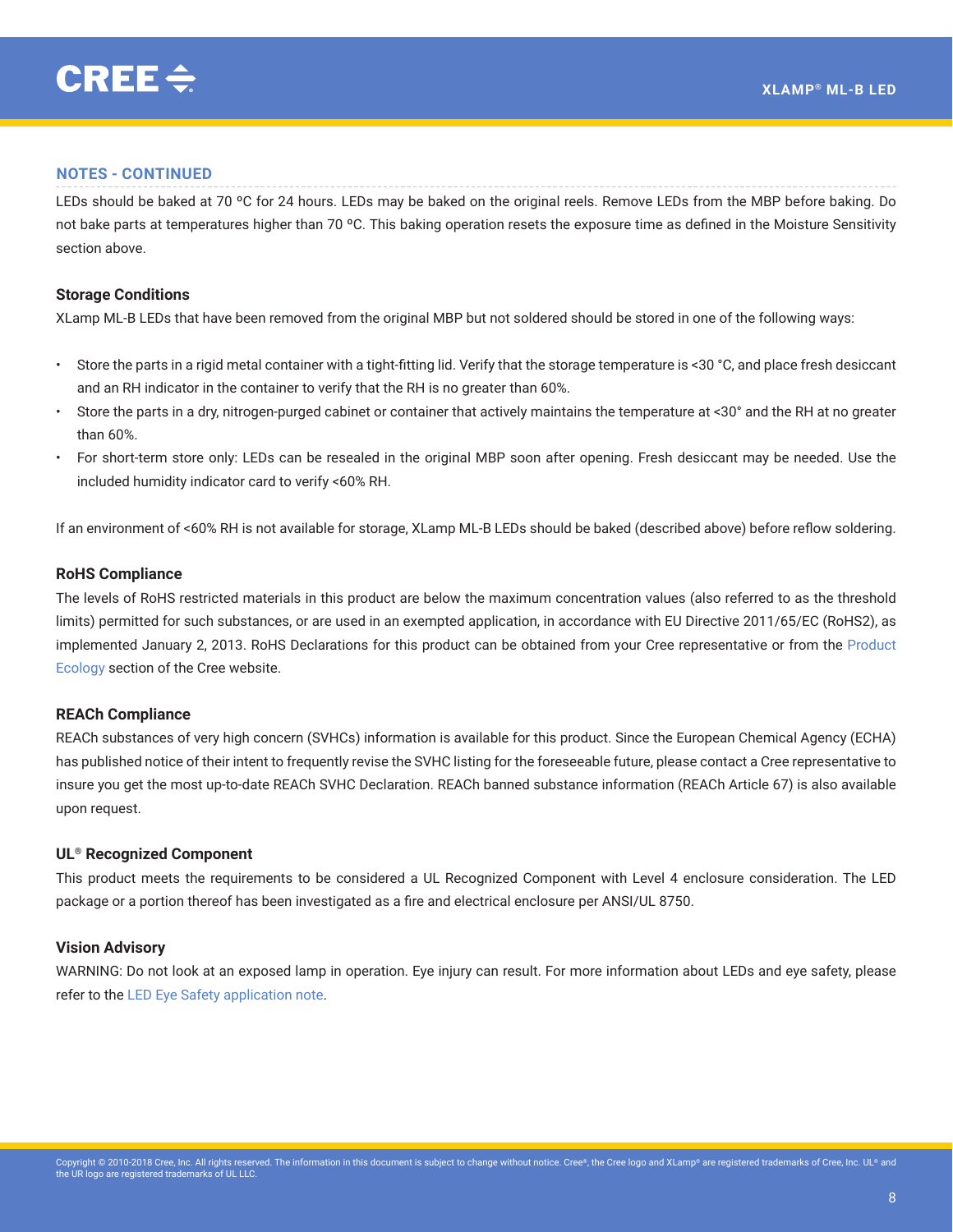<span id="page-8-0"></span>CREE $\div$ 

# **MECHANICAL DIMENSIONS (T<sub>a</sub>** = 25 °C)



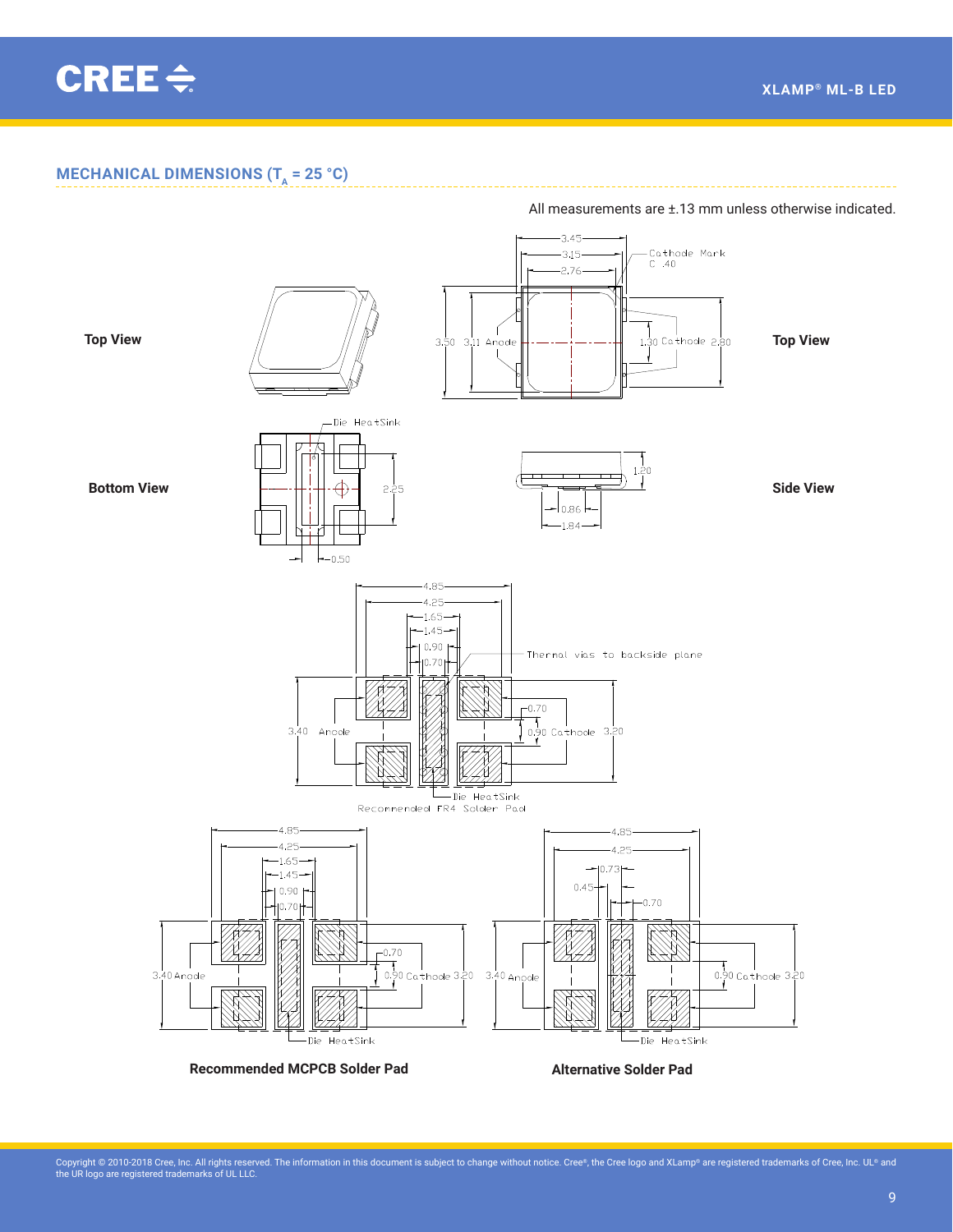

<span id="page-9-0"></span>CONTAINED WITHIN ARE THE PROPRIETARY AND

1.75±.10

# **TAPE AND REEL**

All Cree carrier tapes conform to EIA-481D, Automated Component Handling Systems Standard.

Except as noted, all dimensions in mm.

2.5±.1